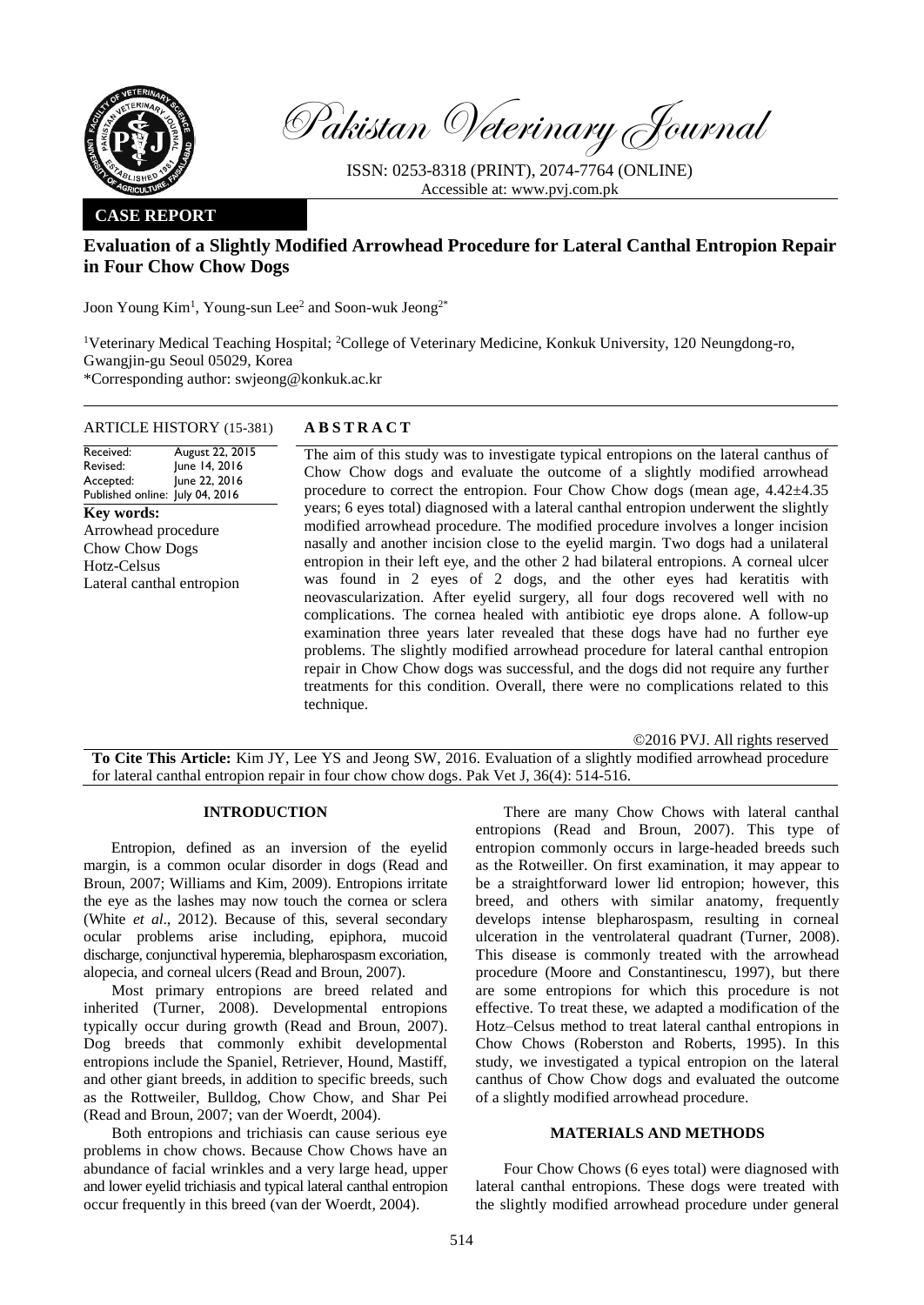anesthesia, as described below: The general arrowhead procedure adapted for correction of lateral entropion is shown in Figure 1 (Fig.1, A,  $(1)$ ). The incision line was lengthened medially from the end of the arrowhead for correction of the upper and lower eyelid entropion (Fig.1, A,  $(2)(3)$ ). The second incision was determined by the length and shape of the entropion (Fig.1, B,  $\left(4\right)\left(5\right)$ ). The remaining strip of eyelid skin and oricularis oculi muscle were removed using tenotomy scissors. Subsequently, the surgical wound was closed by 6-0 simple interrupted nonabsorbable sutures (Dafilon®, Polyamide monofilament, B. Braun Surgical SA, Rubi, Sapin; Fig. 2). After surgery, oral antibiotic (cephalexin, 30 mg/kg) and antiinflammatory (metacam, 0.1 mg/kg) medications were prescribed. In addition, a local antibiotic (Terramycin® ointment) was also used. Suture materials were removed 10 days after surgery.

#### **RESULTS**

The average age of the patient was  $4.42\pm4.35$  years. All effected eyes had a lateral canthal entropion and upper and lower eyelid entropion (Fig. 3). Two dogs (two eyes) had corneal ulcers (Fig. 4. case 1. left eye, case 3. left eye). The other eyes had keratitis with neovascularization. This two-step procedure is easier than existing methods for determining how much skin needs to be removed to correct the entropion. After surgery, all dogs recovered well without any complications. All of their corneas also recovered well without any further treatment (Fig. 5) after the antibiotic eyedrops (effexine®, ofloxacine, Ildong Pharmaceuticals Co. Ltd., Korea).

#### **DISCUSSION**

To correct a lateral canthal entropion in Chow Chows, many surgical procedures have been adapted (McCallum and Welser, 2004; Ionaşcu *et al*., 2013). For a severe entropion in Chow Chows, rhytidectomy is often used, but this procedures is quite invasive, therefore a modified Hotz–Celsus procedure in an arrowhead shape is generally preferred for correcting Chow Chow lateral



Fig. I: Schematic diagram of the slightly modified arrowhead procedure. A. the first step of modified arrowhead procedure. ① Arrowhead shape incision,  $(2)(3)$  medial incision lengthening for correction of upper and lower eyelid entropion B. the second step of Modified arrowhead procedure. ④⑤ the determining incision line by length and shape of the entropion.



**Fig. 2:** Slightly modified arrowhead procedure. A. picture taken during the operation, Removing of the remaining strip of eyelid skin and orbicularis oculi muscles. B. immediate postoperative appearance. The surgical wound was closed by 6-0 simple interrupted non-absorbable sutures.



Fig. 3: Lateral canthal entropion pre-operation pictures (OD - right eye, OS - left eye).